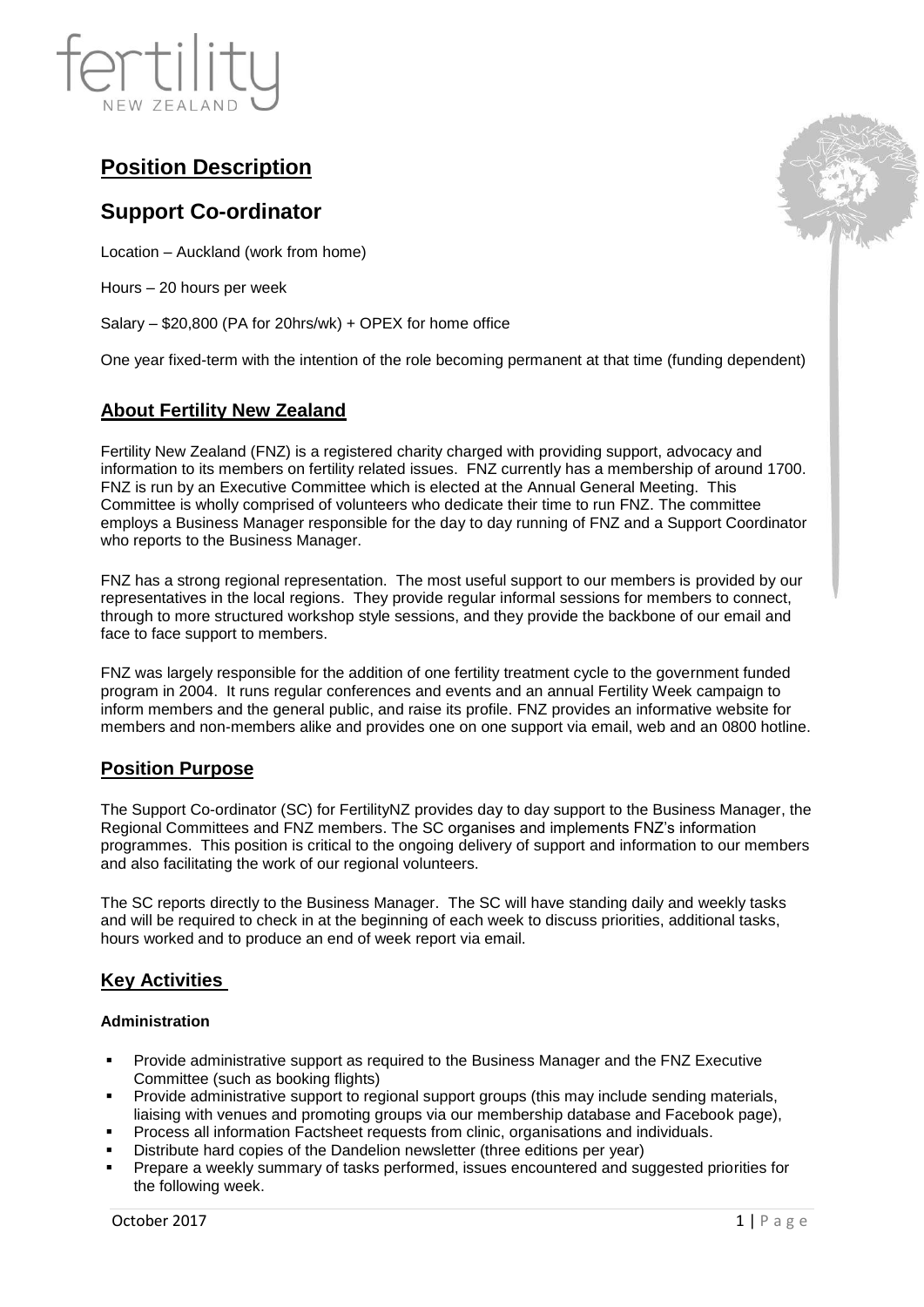

- Monitor and maintain the Factsheet series.
- Maintain a log of all Member and general public enquiries (via the 0800 line, email, website and Facebook)
- Assist Business Manager with preparation of report as per Partnership Agreement on a sixmonthly basis for Clinics
- Attend Executive Committee, sub-committee and regional meetings, and facilitator trainings as required

#### **Support**

- Build and maintain relationships with regional volunteer network
- Liaise with regional group representatives on a regular basis to ascertain support requirements and provide back-up support when required
- Coordinate regional events for the Fertility Week campaign
- Answer membership questions, seeking professional input when required these may arrive via web, email or phone.
- Support members through various channels as required
- **Assist Regional Reps/Committees in organising and promoting support events**

#### **Information**

- Maintain and update the FNZ website and Facebook page regularly with FNZ events and relevant news
- Provide regional support group information for the Dandelion newsletter
- Provide answers to routine web enquires and ask for input as required from appropriate Executive Committee members
- Distribute the e-news on a monthly basis.
- Actively seek out information in media and other sources that may be useful to our members
- Regularly clear the FNZ 0800 number and 'triage' calls as appropriate

#### **Projects and Other tasks**

- Assist with Fertility Week tasks including promoting and compiling consumer stories, populating website
- Assist with other projects as directed by the Business Manager or Executive Committee
- Assist with advocacy projects / campaigns

## **Key Working Relationships**

#### **Internal**

- Business Manager
- **Executive Committee**
- **FNZ Members**
- **FNZ Regional Representatives / Committees**

#### **External**

- Event venues
- Graphic designers and printers
- Vendors
- **Web Providers**
- Public external enquiries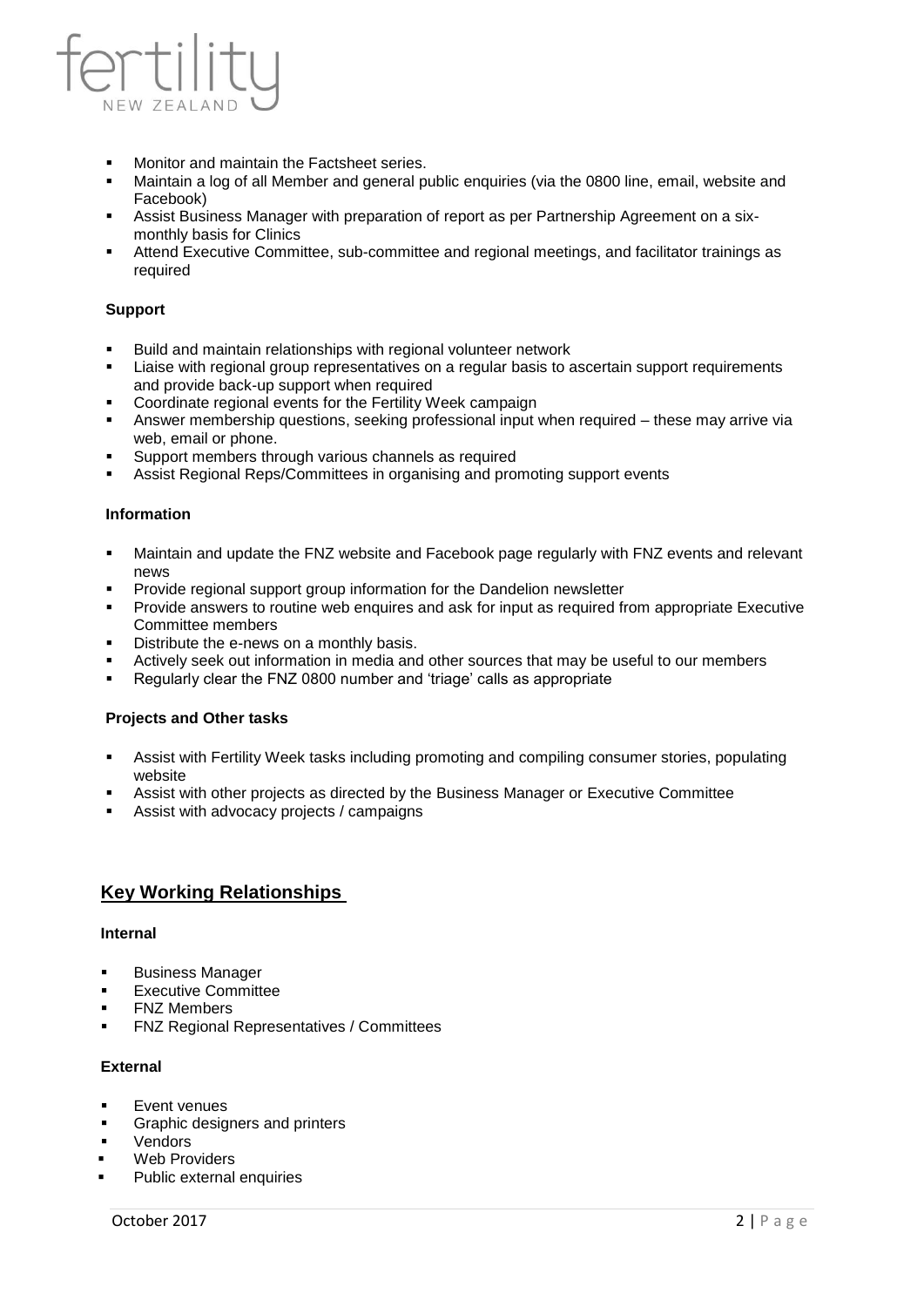

Related support organisations and groups

## **Personal Specifications**

To succeed in the position you must have the following:

#### **Knowledge and Skills**

- Excellent relationship management skills with an ability to effectively interact with a wide range of people.
- Ability to prioritise and get things done to required standards.
- Ability to demonstrate initiative and good judgement while working with minimal supervision.
- Ability to set and maintain a high standard of quality assurance.
- Good level of oral and written communication skills.
- Strong computer skills, including demonstrated competence in Microsoft Office.

#### **Experience Level**

- Previous office experience (desirable).
- Experience in providing support to management teams or customer service (preferable).
- Experience working in the charitable sector (desirable).

#### **Qualifications and Courses**

Current clean drivers licence preferable

### **Specific Job Requirements**

- Travel will be required to process Factsheet requests, and also to meet with Executive Committee members and others as required.
- The role requires the incumbent to use their own car for work purposes (mileage for agreed travel is compensated).
- This role is a work from home role, and as such, a suitable work environment in the Auckland region (preferably central or north Auckland) is necessary.
- As much of Fertility NZ's work is undertaken by volunteers, meetings (in person, teleconference, telephone or Skype) are usually held on weekday evenings (one or two per month) or weekends (approximately 4 part days per year), so availability is needed across these times.
- Working hours may be flexible, as agreed with the Business Manager, but it is preferred that the 0800 line is answered between 10am-2pm Monday-Friday.

## **Success Factors**

#### **Action Oriented** - *Pushes self for results*

- Pursues tasks with energy and drive and supports peers to do the same.
- Perseveres and completes tasks, especially in the face of resistance or setbacks.
- Maintains personal well-being and manages work-load efficiently.
- Knows where to go to get support or information.

**Adapting to Change** - *Maintains effectiveness during change & thinks of new and innovative ways to achieve tasks*

- Maintains effectiveness and adjusts behaviour to deal with changes in the work environment.
- Is open to the benefits of change.
- Adapts and responds positively to change.